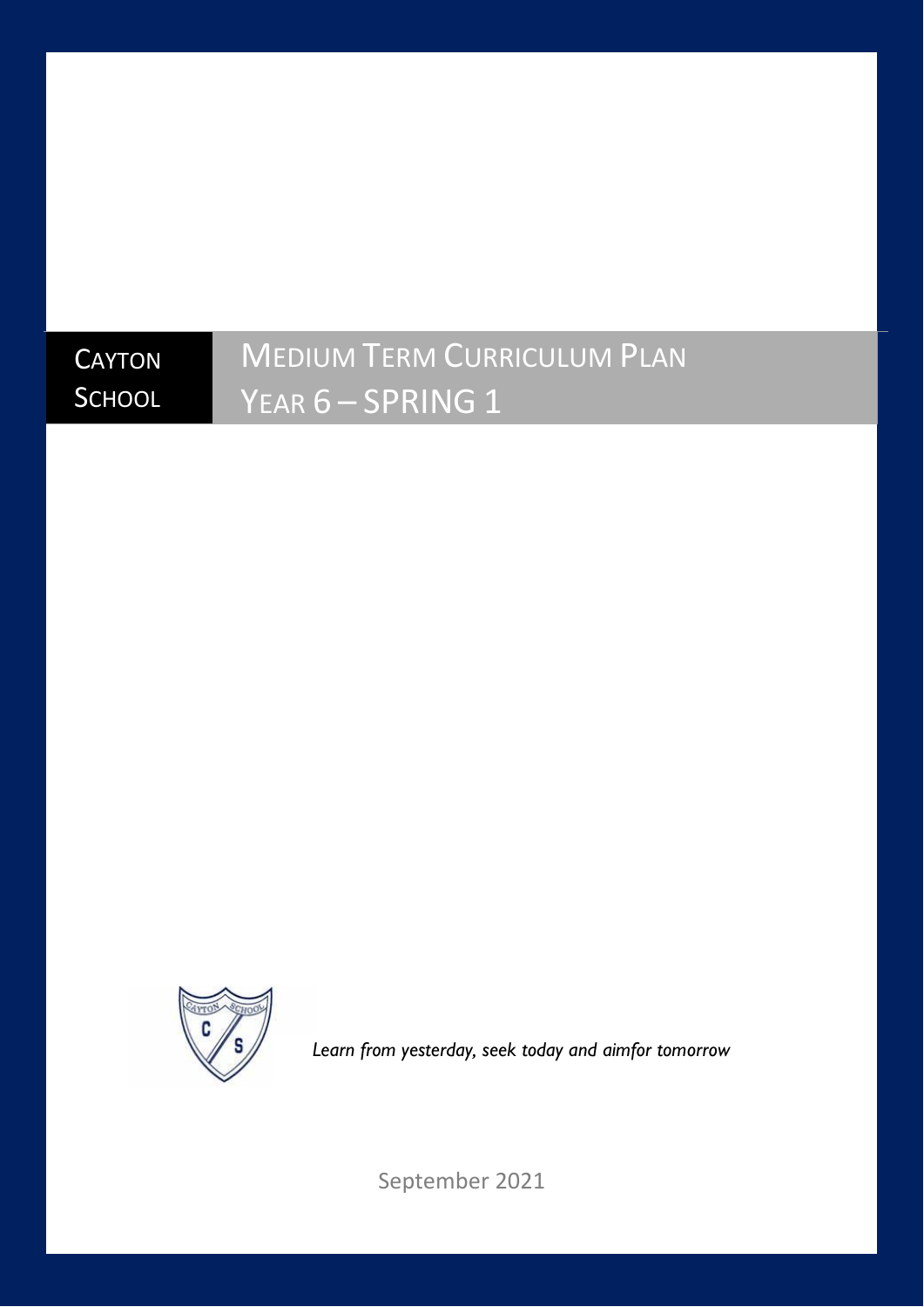## **Science Driver: Electricity Science Driver: Electricity**

## **Key Enquiry: How can you light up your life?**

#### **Science Driver**

| <b>Working Scientifically</b>                                                                                                                                          |                                                                                                                                                                                                                             |
|------------------------------------------------------------------------------------------------------------------------------------------------------------------------|-----------------------------------------------------------------------------------------------------------------------------------------------------------------------------------------------------------------------------|
| Know which type of investigation is needed to<br>$\Box$<br>suit particular scientific enquiry e.g. looking at<br>the relationship between pulse and exercise           | Use a range of written methods to report<br>⊔<br>findings, including focusing on the planning,<br>doing and evaluating phases                                                                                               |
| Set up a fair test when needed e.g. does light<br>$\Box$<br>travel in straight lines?                                                                                  | Clear about what has been found out from<br>◻<br>their enquiry and can relate this to others in<br>class                                                                                                                    |
| Know how to set up an enquiry based<br>$\Box$<br>investigation e.g. what is the relationship<br>between oxygen and blood?                                              | Explanations set out clearly why something<br>❏<br>has happened and its possible impact on<br>other things                                                                                                                  |
| $\Box$<br>Know what the variables are in a given<br>enquiry and can isolate each one when<br>investigating                                                             | Aware of the need to support conclusions with<br>□<br>evidence                                                                                                                                                              |
| Justify which variable has been isolated in<br>❏<br>scientific investigation                                                                                           | Keep an on-going record of new scientific<br>□<br>words that they have come across for the first<br>time and use these regularly in future<br>scientific write ups                                                          |
| Use all measurements as set out in Year 6<br>□<br>mathematics (measurement), including<br>capacity, mass, ratio and proportion                                         | Use diagrams, as and when necessary, to<br>□<br>support writing and be confident enough to<br>present findings orally in front of the class                                                                                 |
| Able to record data and present them in a<br>Q.<br>range of ways including diagrams, labels,<br>classification keys, tables, scatter graphs and<br>bar and line graphs | Able to give an example of something they<br>□<br>have focused on when supporting a scientific<br>theory e.g. classifying vertebrate and<br>invertebrate creatures or why certain<br>creatures choose their unique habitats |
| Make accurate predictions based on<br>❏<br>information gleaned from their investigations<br>and create new investigations as a result                                  | Frequently carry out research when<br>□<br>investigating a scientific principle or theory                                                                                                                                   |
| $\Box$ Able to present information related to scientific<br>enquiries in a range of ways including using IT<br>such as power-point, animoto and iMovie                 |                                                                                                                                                                                                                             |

| What I need the children to learn           | <b>Possible learning experiences</b>         |
|---------------------------------------------|----------------------------------------------|
| <b>Electricity</b>                          |                                              |
| <b>Electrical components</b>                |                                              |
| Simple circuits                             |                                              |
| Fuses and voltage                           |                                              |
| Compare and give reasons for why            | <b>Match correct pictures of circuits to</b> |
| components work and do not work in a        | practically setting them up                  |
| circuit                                     | Make own circuits through a DT project and   |
| Draw circuit diagrams using correct symbols | accurately draw symbols on their planned     |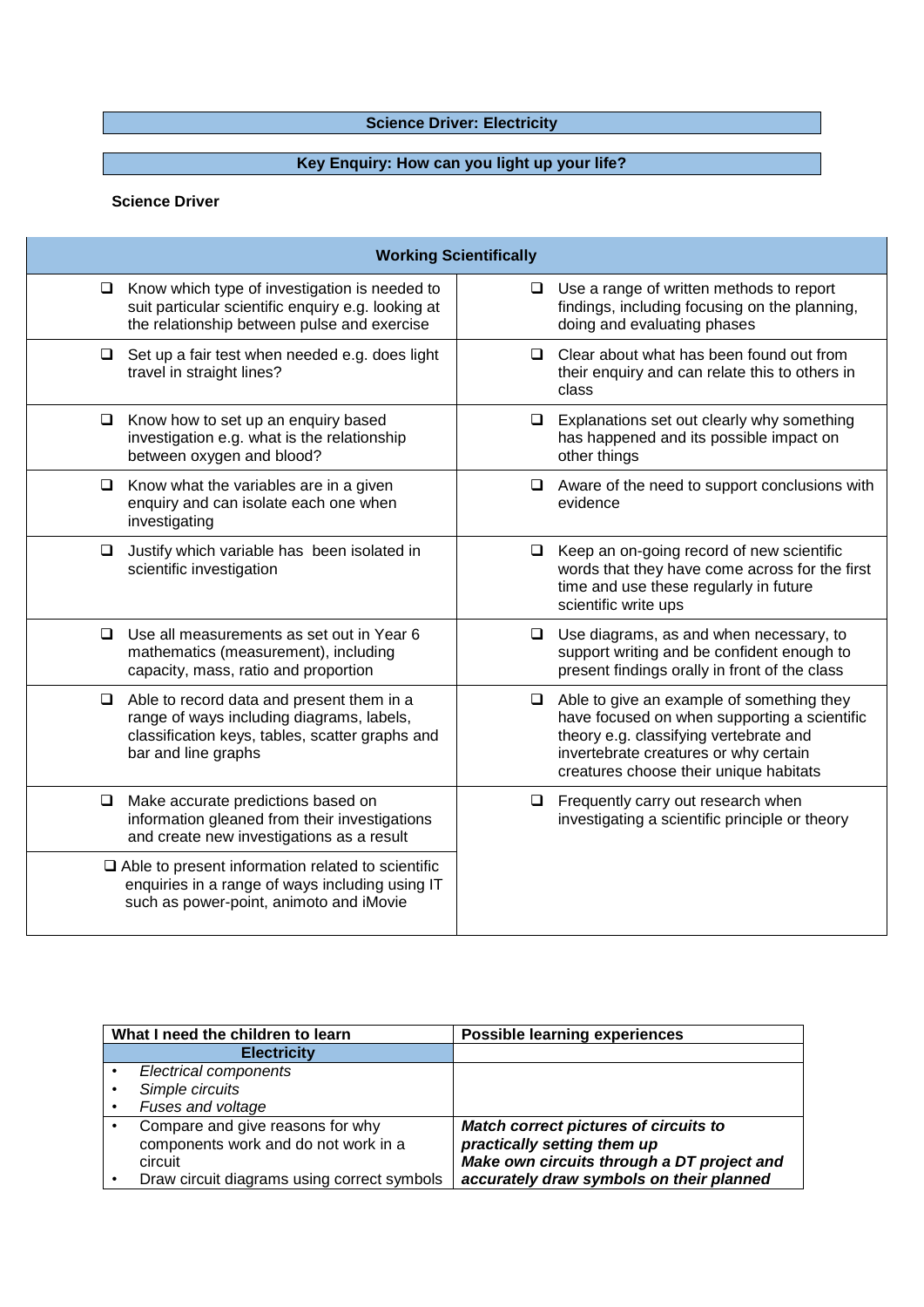| Know how the number and voltage of cells<br>in a circuit links to the brightness of a lamp<br>or the volume of a buzzer | series circuit<br>Use a data logger to test the actual<br>brightness of bulbs in lux<br>Add more bulbs, wires etc |
|-------------------------------------------------------------------------------------------------------------------------|-------------------------------------------------------------------------------------------------------------------|
| Light                                                                                                                   |                                                                                                                   |
| How light travels                                                                                                       |                                                                                                                   |
| Reflection                                                                                                              |                                                                                                                   |
| Ray models of light                                                                                                     |                                                                                                                   |
| Know how light travels                                                                                                  | Twinkl-explains how to do experiments on                                                                          |
| Know and demonstrate how we see objects                                                                                 | power-point                                                                                                       |
| Know why shadows have the same shape                                                                                    | <b>Experiment with the angle of incidence and</b>                                                                 |
| as the object that casts them                                                                                           | the angle of reflection and the 'normal'                                                                          |
| Know how simple optical instruments work                                                                                | <b>Measure the angles</b>                                                                                         |
| e.g. periscope, telescope, binoculars,                                                                                  | Make a periscope, look at how the                                                                                 |
| mirror, magnifying glass etc.                                                                                           | instruments work in real life                                                                                     |

## **Computing**

| What I need the children to learn                | <b>Possible learning experiences</b> |
|--------------------------------------------------|--------------------------------------|
| <b>Search engines</b>                            |                                      |
| Pupils should be taught to use search            |                                      |
| technologies effectively, appreciate how results |                                      |
| are selected and ranked, and be discerning in    |                                      |
| evaluating digital content                       |                                      |
| be aware that some search engines may            | <b>Class Discussions</b>             |
| provide misleading information                   |                                      |

#### **Art**

| What I need the children to learn                | <b>Possible learning experiences</b>          |
|--------------------------------------------------|-----------------------------------------------|
| <b>Using Sketchbooks</b>                         |                                               |
| create sketch books to record their observations |                                               |
| and use them to review and revisit ideas         |                                               |
| explain why different tools have been used       | Use pencils to create the appearance of light |
| to create art                                    | and dark on an object                         |
| explain why chosen specific techniques           |                                               |
| have been used know how to use feedback          |                                               |
| to make amendments and improvement to            |                                               |
| art                                              |                                               |
| know how to use a range of e-resources to        |                                               |
| create art                                       |                                               |

## **Design Technology**

| What I need the children to learn                                                                                                                                                        | <b>Possible learning experiences</b> |
|------------------------------------------------------------------------------------------------------------------------------------------------------------------------------------------|--------------------------------------|
| <b>Designing</b>                                                                                                                                                                         |                                      |
| use research and develop design criteria to<br>inform the design of innovative, functional,<br>appealing products that are fit for purpose,<br>aimed at particular individuals or groups |                                      |
| generate, develop, model and communicate<br>their ideas through discussion, annotated                                                                                                    |                                      |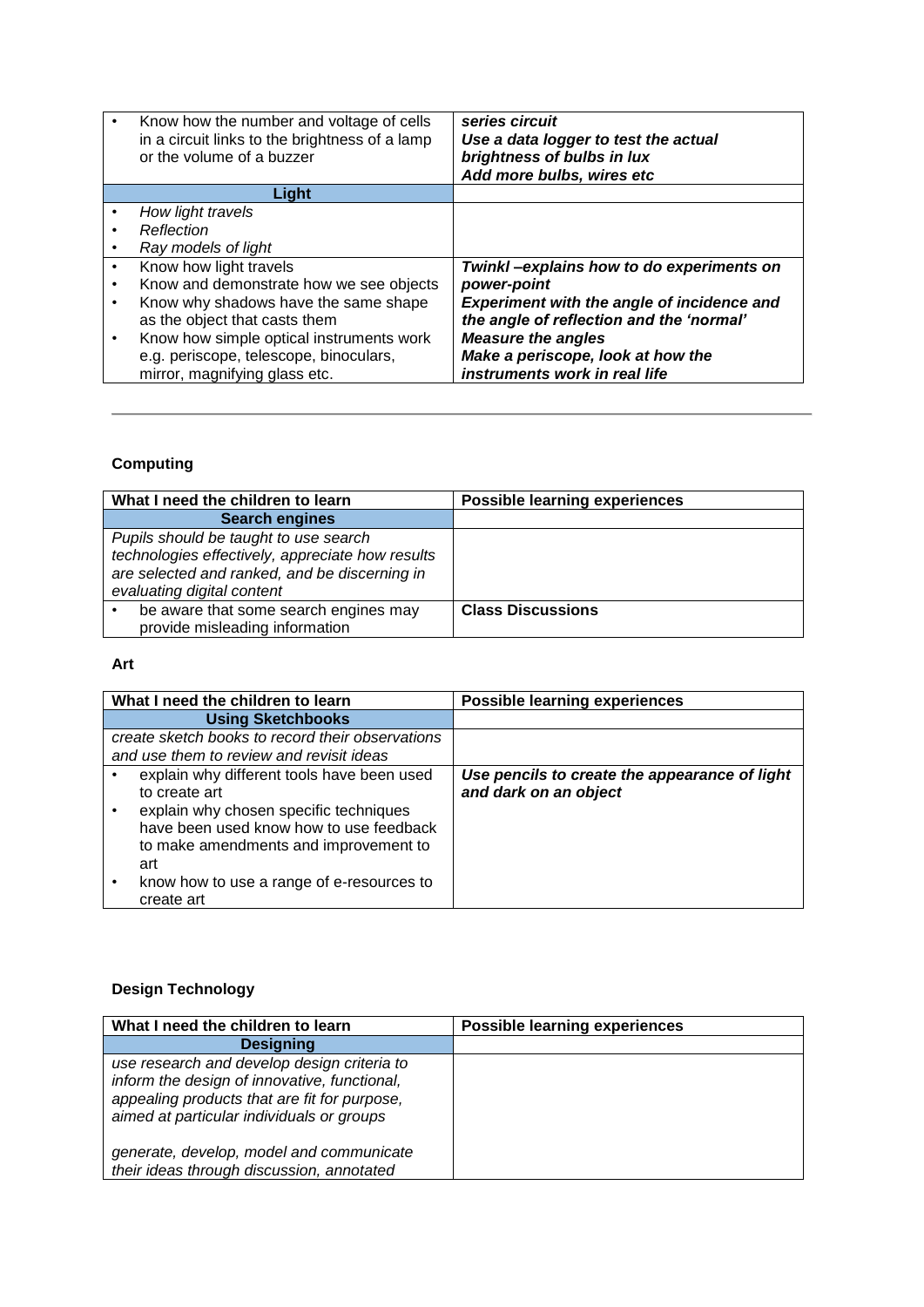| sketches, cross-sectional and exploded<br>diagrams, prototypes, pattern pieces and                                                                                                                                                                                                                                                                                     |                                                                                                   |
|------------------------------------------------------------------------------------------------------------------------------------------------------------------------------------------------------------------------------------------------------------------------------------------------------------------------------------------------------------------------|---------------------------------------------------------------------------------------------------|
| computer-aided design                                                                                                                                                                                                                                                                                                                                                  |                                                                                                   |
| use market research to inform plans and<br>ideas.<br>follow and refine original plans<br>justify planning in a convincing way<br>show that culture and society is considered                                                                                                                                                                                           | Create and design a light-up spine<br>The design needs a window/ some context<br>for a light bulb |
| in plans and designs<br><b>Making</b>                                                                                                                                                                                                                                                                                                                                  |                                                                                                   |
| select from and use a wider range of tools and<br>equipment to perform practical tasks [for<br>example, cutting, shaping, joining and finishing],<br>accurately<br>select from and use a wide range of materials<br>and components, including construction<br>materials, textiles and ingredients, according to<br>their functional properties and aesthetic qualities |                                                                                                   |
| know which tool to use for a specific                                                                                                                                                                                                                                                                                                                                  | Create the circuit for book spine                                                                 |
| practical task<br>know how to use any tool correctly and<br>safely<br>know what each tool is used for<br>٠<br>explain why a specific tool is best for a<br>specific action                                                                                                                                                                                             |                                                                                                   |
| <b>Evaluating</b>                                                                                                                                                                                                                                                                                                                                                      |                                                                                                   |
| investigate and analyse a range of existing<br>products<br>evaluate their ideas and products against their<br>own design criteria and consider the views of<br>others to improve their work                                                                                                                                                                            |                                                                                                   |
| understand how key events and individuals in                                                                                                                                                                                                                                                                                                                           |                                                                                                   |
| design and technology have helped shape the<br>world                                                                                                                                                                                                                                                                                                                   |                                                                                                   |
| know how to test and evaluate designed                                                                                                                                                                                                                                                                                                                                 | Evaluate against original design criteria                                                         |
| products<br>explain how products should be stored and<br>give reasons<br>evaluate product against clear criteria                                                                                                                                                                                                                                                       |                                                                                                   |
| <b>Technical Knowledge</b>                                                                                                                                                                                                                                                                                                                                             |                                                                                                   |
| apply their understanding of how to strengthen,<br>stiffen and reinforce more complex structures<br>understand and use mechanical systems in their<br>products [for example, gears, pulleys, cams,<br>levers and linkages]                                                                                                                                             |                                                                                                   |
| understand and use electrical systems in their<br>products [for example, series circuits<br>incorporating switches, bulbs, buzzers and<br>motors]                                                                                                                                                                                                                      |                                                                                                   |
| apply their understanding of computing to<br>program, monitor and control their products.                                                                                                                                                                                                                                                                              |                                                                                                   |
| use electrical systems correctly and<br>accurately to enhance a given product<br>know which IT product would further<br>enhance a specific product                                                                                                                                                                                                                     | Reflection, light source, object, shadows,<br>travels, reflect, circuit, battery, bulb, wire      |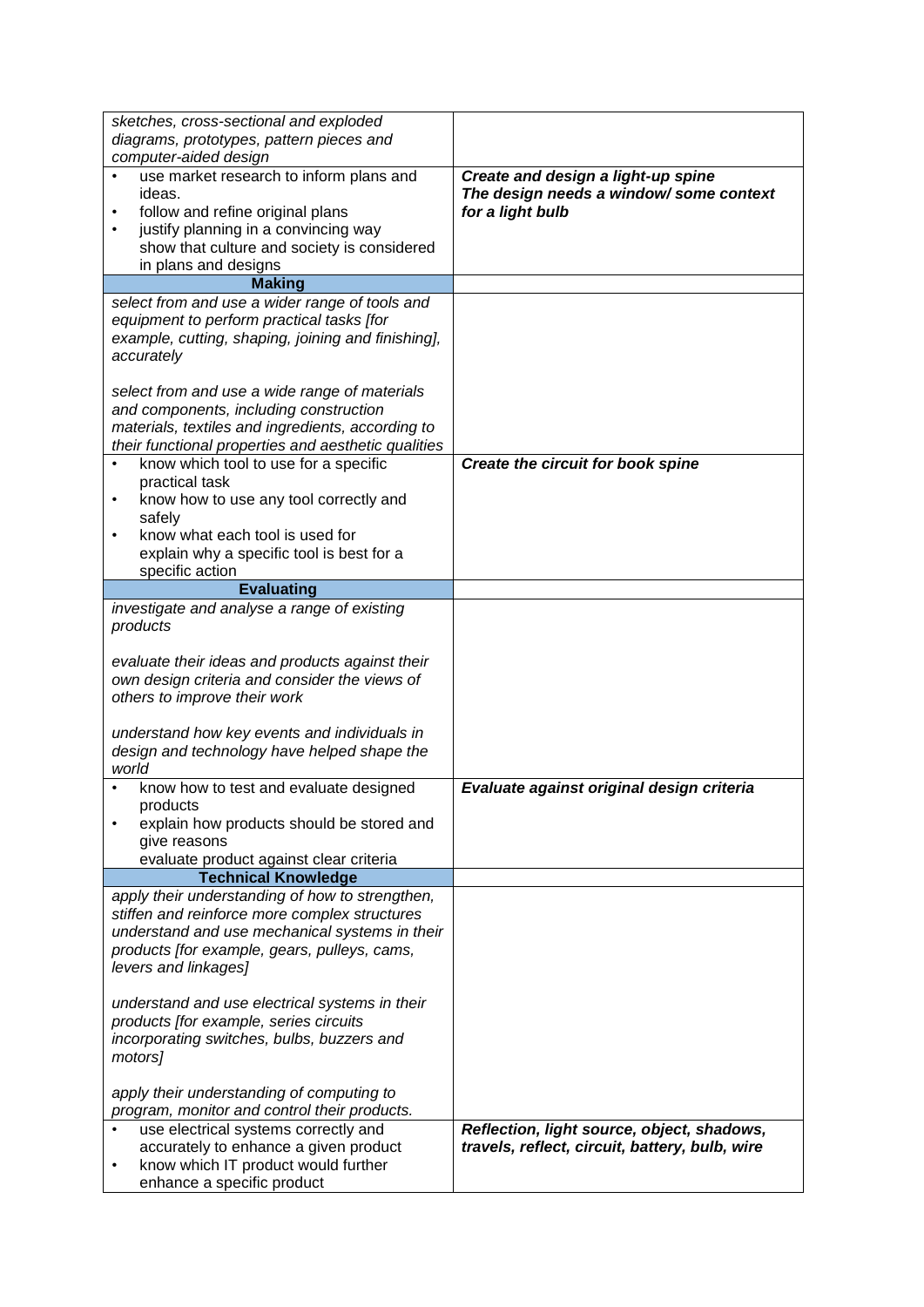| use knowledge to improve a made product     |  |
|---------------------------------------------|--|
| by strengthening, stiffening or reinforcing |  |

## **Physical Education – Follow Real P.E. and supplement with NC P.E. experiences**

| What I need the children to learn                                                                                                                                                                                             | <b>Possible learning experiences</b>                                     |
|-------------------------------------------------------------------------------------------------------------------------------------------------------------------------------------------------------------------------------|--------------------------------------------------------------------------|
| <b>Athletics</b>                                                                                                                                                                                                              |                                                                          |
| use running, jumping, throwing and catching in<br>isolation and in combination                                                                                                                                                |                                                                          |
| demonstrate stamina and increase strength                                                                                                                                                                                     |                                                                          |
| <b>Competitive Games</b>                                                                                                                                                                                                      |                                                                          |
| play competitive games, modified where<br>appropriate [for example, badminton, basketball,<br>cricket, football, hockey, netball, rounders and<br>tennis], and apply basic principles suitable for<br>attacking and defending |                                                                          |
| agree and explain rules to others                                                                                                                                                                                             | Team games to promote social skills in Real                              |
| work as a team and communicate a plan<br>lead others in a game situation when the<br>need arises                                                                                                                              | PE <sub>3</sub><br>Invasion games like football, netball, bench-<br>ball |
| <b>Gymnastics</b>                                                                                                                                                                                                             |                                                                          |
| develop flexibility, strength, technique, control<br>and balance [for example, through athletics and<br>gymnastics]                                                                                                           |                                                                          |
| combine own work with that of others<br>sequences to specific timings                                                                                                                                                         |                                                                          |
| <b>Dance</b>                                                                                                                                                                                                                  |                                                                          |
| perform dances using a range of movement<br>patterns                                                                                                                                                                          |                                                                          |
| develop sequences in a specific style                                                                                                                                                                                         |                                                                          |
| choose own music and style                                                                                                                                                                                                    |                                                                          |
| <b>Outdoor and Adventurous Activity</b>                                                                                                                                                                                       |                                                                          |
| take part in outdoor and adventurous activity<br>challenges both individually and within a team                                                                                                                               |                                                                          |
| plan a route and a series of clues for<br>someone else<br>plan with others, taking account of safety<br>and danger                                                                                                            |                                                                          |
| <b>Evaluate</b>                                                                                                                                                                                                               |                                                                          |
| compare their performances with previous ones<br>and demonstrate improvement to achieve their<br>personal best                                                                                                                |                                                                          |
| know which sports they are good at and find<br>out how to improve further                                                                                                                                                     |                                                                          |
| Real P.E.                                                                                                                                                                                                                     |                                                                          |
| <b>Unit 3 Social</b><br>I can give and receive sensitive feedback to<br>improve myself and others. I can negotiate<br>and collaborate appropriately.<br><b>Nigel Carson Sessions</b>                                          |                                                                          |
|                                                                                                                                                                                                                               |                                                                          |
|                                                                                                                                                                                                                               |                                                                          |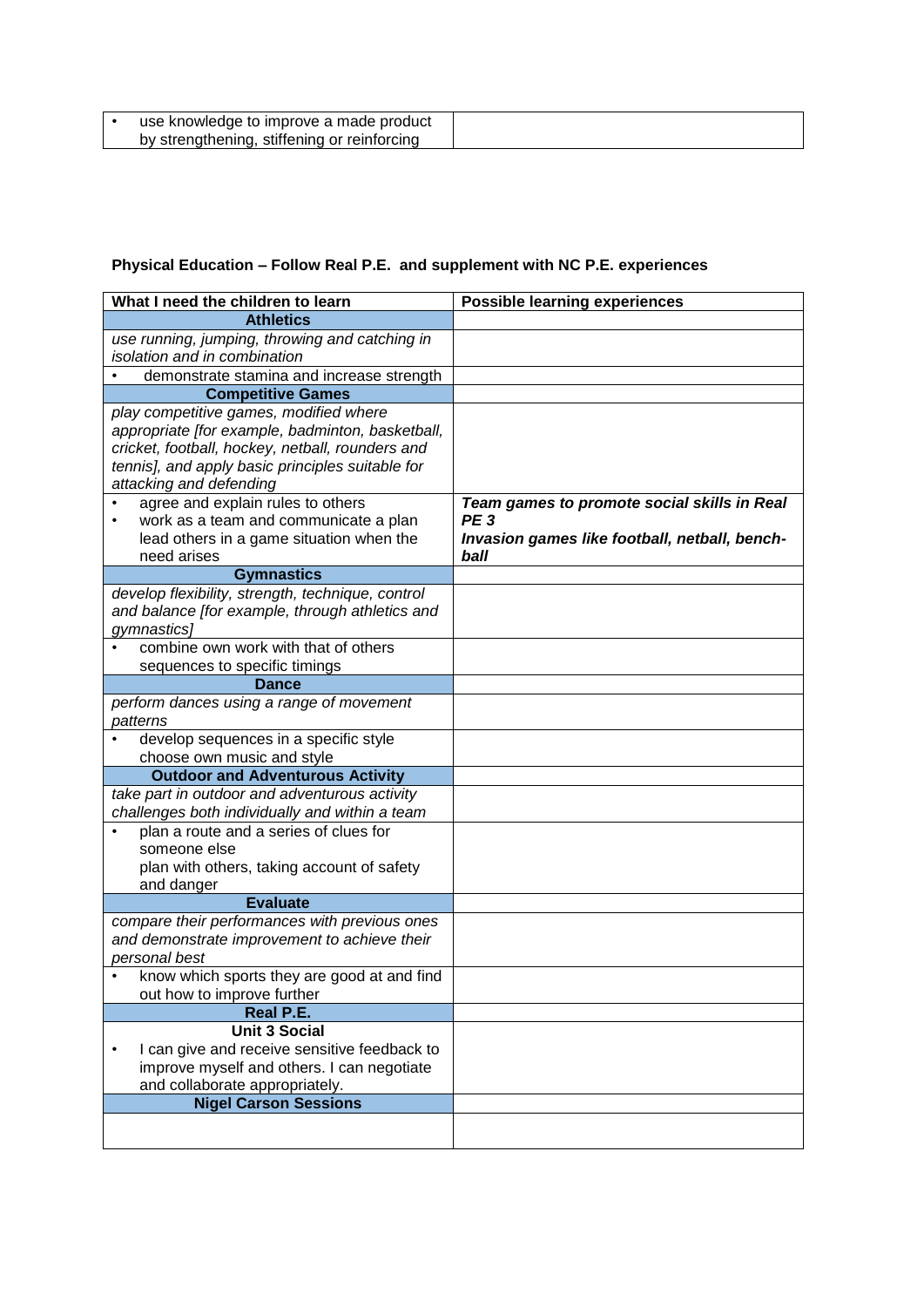#### **PSHE**

| What I need the children to learn                                                                                                                                                                                                                                                                                                                                                                                                                                               | <b>Possible learning experiences</b>                                                                                                                                                                                                                                                                                                                                                                                                                                                                                                                                                                                                                                        |
|---------------------------------------------------------------------------------------------------------------------------------------------------------------------------------------------------------------------------------------------------------------------------------------------------------------------------------------------------------------------------------------------------------------------------------------------------------------------------------|-----------------------------------------------------------------------------------------------------------------------------------------------------------------------------------------------------------------------------------------------------------------------------------------------------------------------------------------------------------------------------------------------------------------------------------------------------------------------------------------------------------------------------------------------------------------------------------------------------------------------------------------------------------------------------|
| <b>Dreams &amp; Goals</b>                                                                                                                                                                                                                                                                                                                                                                                                                                                       | <b>Resource links from: Jigsaw</b>                                                                                                                                                                                                                                                                                                                                                                                                                                                                                                                                                                                                                                          |
| • Know their own learning strengths<br>• Know how to set realistic and challenging<br>goals<br>• Know what the learning steps are they need to<br>take to achieve their goal<br>• Know a variety of problems that the world is<br>facing<br>• Know how to work with other people to make<br>the world a better place<br>• Know some ways in which they could work<br>with others to make the world a better place<br>• Know what their classmates like and admire<br>about them | In this Puzzle the class talk about their own<br>strengths and further stretching themselves by<br>setting challenging and realistic goals. They<br>discuss the learning steps they'll need to take as<br>well as talking about how to stay motivated. The<br>children explore various global issues and<br>explore places where people may be suffering or<br>living in difficult situations - whilst doing this they<br>reflect on their own emotions linked to this<br>learning. The class also talk about what they<br>think their classmates like and admire about them<br>as well as working on giving others praise and<br>compliments.<br>Please see the link below |

**[https://jigsawlivestcmsuk.blob.core.windows.net/umbraco-media/lzebuhel/07-ages-10-11](https://jigsawlivestcmsuk.blob.core.windows.net/umbraco-media/lzebuhel/07-ages-10-11-jigsaw-skills-and-knowledge-progression-for-parents.pdf) [jigsaw-skills-and-knowledge-progression-for-parents.pdf](https://jigsawlivestcmsuk.blob.core.windows.net/umbraco-media/lzebuhel/07-ages-10-11-jigsaw-skills-and-knowledge-progression-for-parents.pdf)**

#### **Religious Education**

| What I need the children to learn                      | <b>Possible learning experiences</b>                                                                                                                                                                                                                                                                                                                                                                                                                                                                                                                                                                                                                                                           |
|--------------------------------------------------------|------------------------------------------------------------------------------------------------------------------------------------------------------------------------------------------------------------------------------------------------------------------------------------------------------------------------------------------------------------------------------------------------------------------------------------------------------------------------------------------------------------------------------------------------------------------------------------------------------------------------------------------------------------------------------------------------|
| U2.7                                                   |                                                                                                                                                                                                                                                                                                                                                                                                                                                                                                                                                                                                                                                                                                |
| U2.7 What matters most to Christians and<br>Humanists? | Talk about what kinds of behaviour and<br>actions pupils think of as bad (examples<br>from films, books, TV as well as real life).<br>Rank some of these ideas - which are the<br>worst, and which are less bad? Why?<br>Reflect on the question: why do people do<br>good things and bad things? Are we all a<br>mixture of good and bad? Explore pupils'<br>answers. Make a link with Christian belief<br>about humans being made in the image of<br>God (Genesis 1:28) and also sinful (the 'Fall'<br>in Genesis 3). Why do Christians think this is<br>a good explanation of why humans are good<br>and bad?<br>Talk about how having a 'code for living'<br>might help people to be good. |

#### **Foreign Languages**

| What I need the children to learn              |  |
|------------------------------------------------|--|
| <b>Speaking</b>                                |  |
| speak in sentences, using familiar vocabulary, |  |
| phrases and basic language structures          |  |
| hold a simple conversation with at least 4     |  |
| exchanges                                      |  |
| use knowledge of grammar to speak              |  |
| correctly                                      |  |
| <b>Reading</b>                                 |  |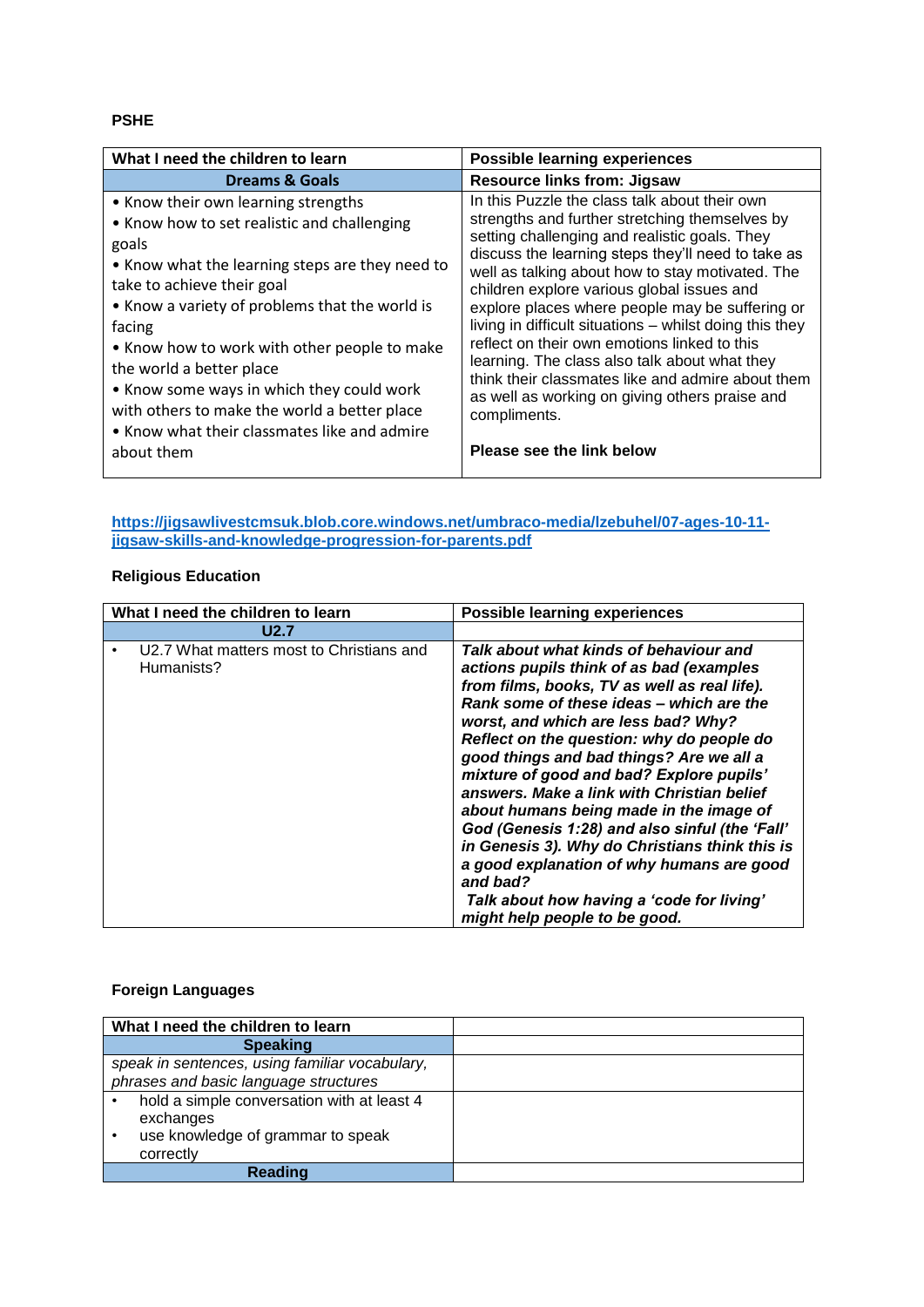| develop accurate pronunciation and intonation<br>so that others understand when they are<br>reading aloud or using familiar words and<br>phrases |  |
|--------------------------------------------------------------------------------------------------------------------------------------------------|--|
| understand a short story or factual text and                                                                                                     |  |
| note the main points                                                                                                                             |  |
| use the context to work out unfamiliar words                                                                                                     |  |
| Writina                                                                                                                                          |  |
| broaden their vocabulary and develop their                                                                                                       |  |
| ability to understand new words that are                                                                                                         |  |
| introduced into familiar written material,                                                                                                       |  |
| including through using a dictionary                                                                                                             |  |
| write a paragraph of 4-5 sentences                                                                                                               |  |
| substitute words and phrases                                                                                                                     |  |
|                                                                                                                                                  |  |

## **Cayton Creation**

Shadow Puppet Show

## **Cayton Conclusion**

Making own night lights

## **English**

| What I need the children to learn | <b>Possible learning experiences</b> |
|-----------------------------------|--------------------------------------|
|                                   |                                      |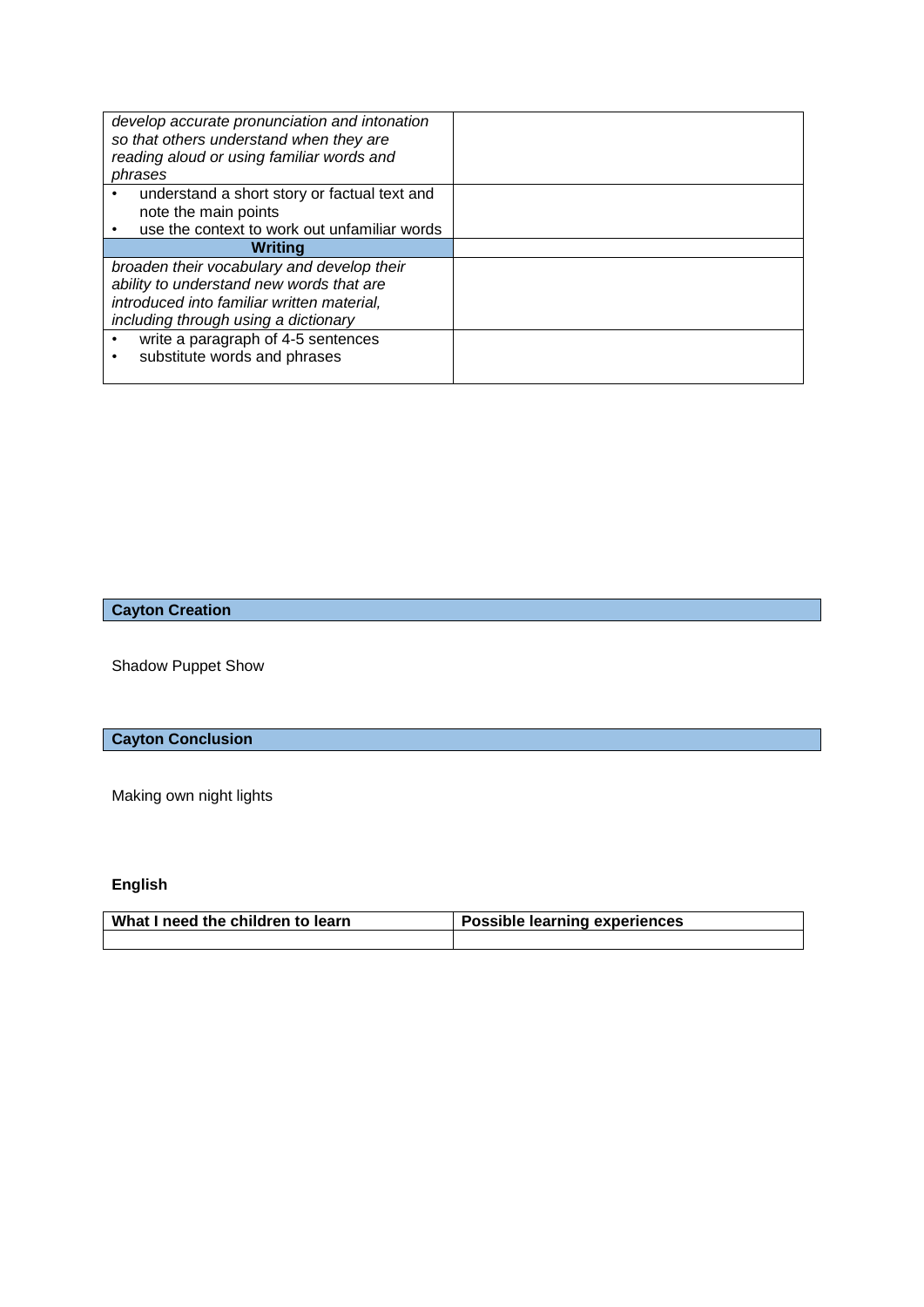#### **Mathematics**

| What I need the children to learn                                        | <b>Possible learning experiences</b> |
|--------------------------------------------------------------------------|--------------------------------------|
| Refer to the White Rose SOL online                                       |                                      |
| https://whiterosemaths.com/resources/primary-<br>resources/primary-sols/ |                                      |
| Decimals                                                                 |                                      |
| Percentages                                                              |                                      |
| Algebra                                                                  |                                      |